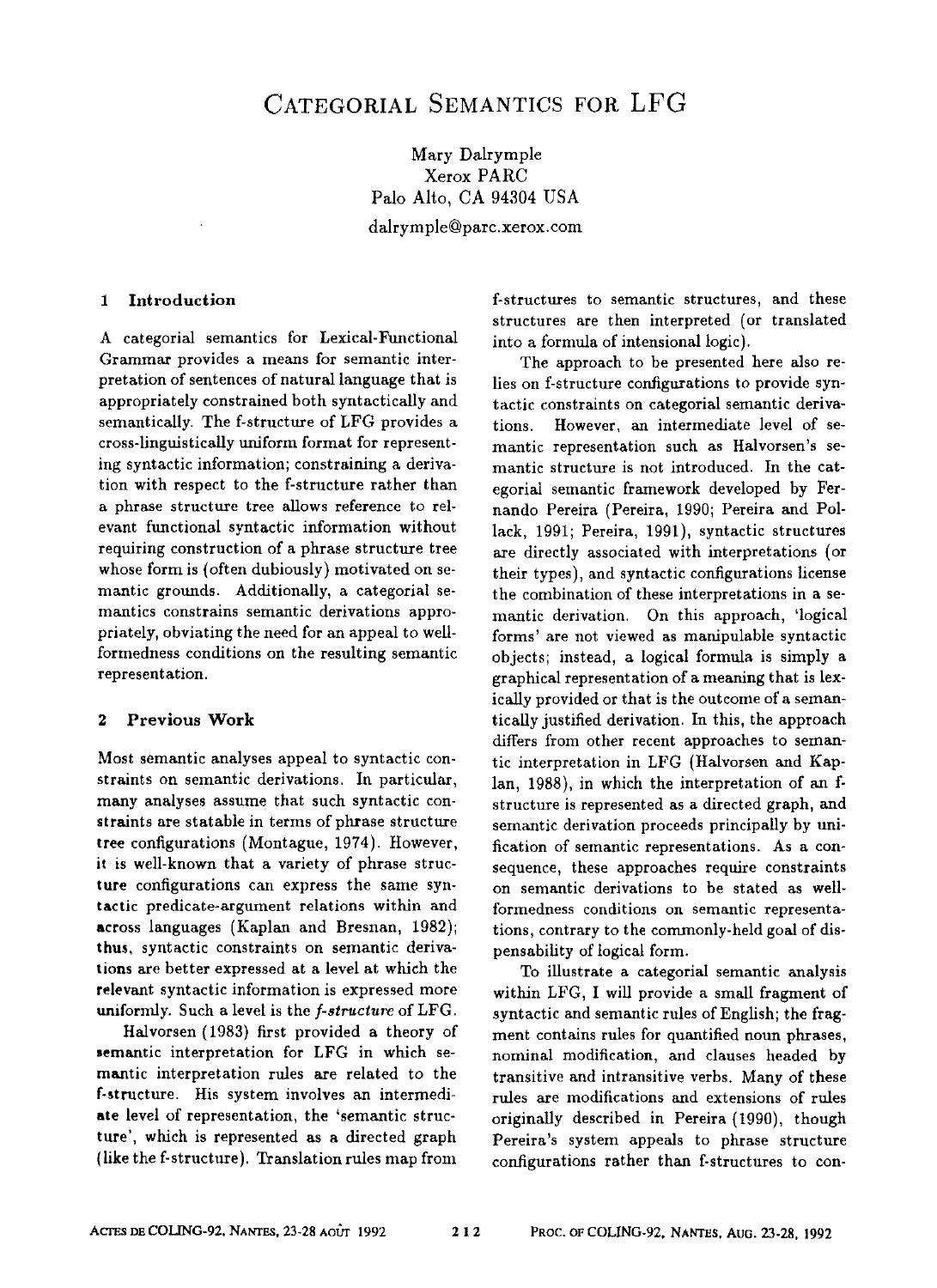strain semantic derivations; in particular, the rules Pereira provides for quantifiers and relative clauses have direct counterparts in the set of rules to be described below.

#### 3 Sentence Interpretation

A sentence such as (1) has the interpretation given in  $(2)$ :<sup>1</sup>

- (1) John crashed.
- (2) *crash (john)*

This interpretation is the outcome of a derivation according to a set of rules to be described below. Some of the rules must be licensed by particular f-structure configurations, while some are unrestricted in their apphcahihty. Example 1 has the following f-structure:

$$
\begin{bmatrix}\n(3) & \left[\n\begin{array}{c}\n\text{PRED 'crash (sub1)''} \\
\text{sub1}\left[\n\begin{array}{c}\n\text{PRED 'John'}\n\end{array}\n\end{bmatrix}\n\end{bmatrix}\n\right]\n\end{bmatrix}
$$

Annotated phrase structure rules like the following are assumed: 2

$$
S \longrightarrow NP \text{VP}
$$
  
\n
$$
(1 \text{ sub}) = \downarrow \uparrow = \downarrow
$$
  
\n
$$
VP \longrightarrow V \text{ (NP)}
$$
  
\n
$$
1 = \downarrow (\uparrow 0 \text{ b}) = \downarrow
$$

Notice that these phrase structure rules encode only syntactic information. No semantic information or constraints are required.

The lexical entries involved in the derivation of sentence (1) are:

John NP († PRED) = 'John'  
\n
$$
1_{\sigma} = [\emptyset \vdash j]
$$
  
\ncrashed V († PRED) = 'crash (SUB1)'  
\n(† TENSE) = PAST  
\n(† PRED) <sub>$\sigma$</sub>  = [ $\emptyset \vdash \lambda x$ .crash(x)]

The notation  $f_{\sigma}$  stands for the interpretation of an f-structure  $f$ , often referred to as the semantic *projection* of f (Kaplan, 1987; Halvorsen and Kaplan, 1988). The interpretation for any f-structure f is a *sequent:* 

$$
(4) \qquad f_{\sigma}=[a\vdash M]
$$

The sequent  $[a + M]'$  is a pair consisting of a set of *assumptions a,* somewhat analogous to a 'quantifier store' (Cooper, 1983), and a matrix term M in which free variables introduced by the assumptions in  $a$  may occur (Pereira, 1990; Pereira, 1991; Dalrymple et al., 1991). In the following, I will speak of such expressions as introducing the meaning  $M$  under the assumptions in a.

I assume a fixed order of application of the meaning of a verb to its semantic arguments, with the order determined by the syntax (though this assmnption is not crucial to the analysis). Arguments are applied in the following order: $3$ 

- (1) Obliques
- $(2)$  OBJ $2$
- **(3) osJ**
- **(4)** sunJ

The PRED of the f-structure of an active verb such as *own* will, then, be associated via the  $\sigma$ mapping with the following interpretation:

(5) *Ay.Ax.own(x,y)* 

Notice that the verb is required to combine with the object first, and then the subject, in accordance with the argument ordering given above. For a passive verb, the ordering will be reversed. For the passive verb *(be) owned,* the order will be:

(6)  $\lambda x.\lambda y.own(x,y)$ 

Here, the verb combines first with the oblique by-phrase, then with the subject.

The rule for interpreting an f-structure for a clause headed by an intransitive verb is:<sup>4</sup>

(7) Clause with intransitive verb:

<sup>1</sup>I will ignore tense and aspect in the representation of sentence meanings.

 $2$ See Bresnan (1982) for an explication of the relation between c-structure and f-structure and the notation commonly used to represent that relation.

<sup>&</sup>lt;sup>3</sup>This order of application was also proposed by Dowry (1982), and is reminiscent of the obliqueness ordering for arguments in HPSG (Pollard and Sag, 1987).

<sup>&</sup>lt;sup>4</sup>This rule should apply when  $f$  has a PRED and a SUBJ, but no other governable grammatical functions; it should not apply if the verb is transitive and there is a SUBJ and an OBJ, although  $f$  is unifiable with the f-structure of a transitive verb as well as an intransitive one. There are several ways of ensuring the needed result: the valence of the verb can be reflected in its semantic type; f-structures can be typed, with this rule applying only to intransitive f-structures (Zajac and Emele, 1990); or the PRED and its arguments can be separately specified, with the argumarts of the PRED specified as a list which can be mntched against, as in recent work by John Maxwell, Ron Kaplan, and others.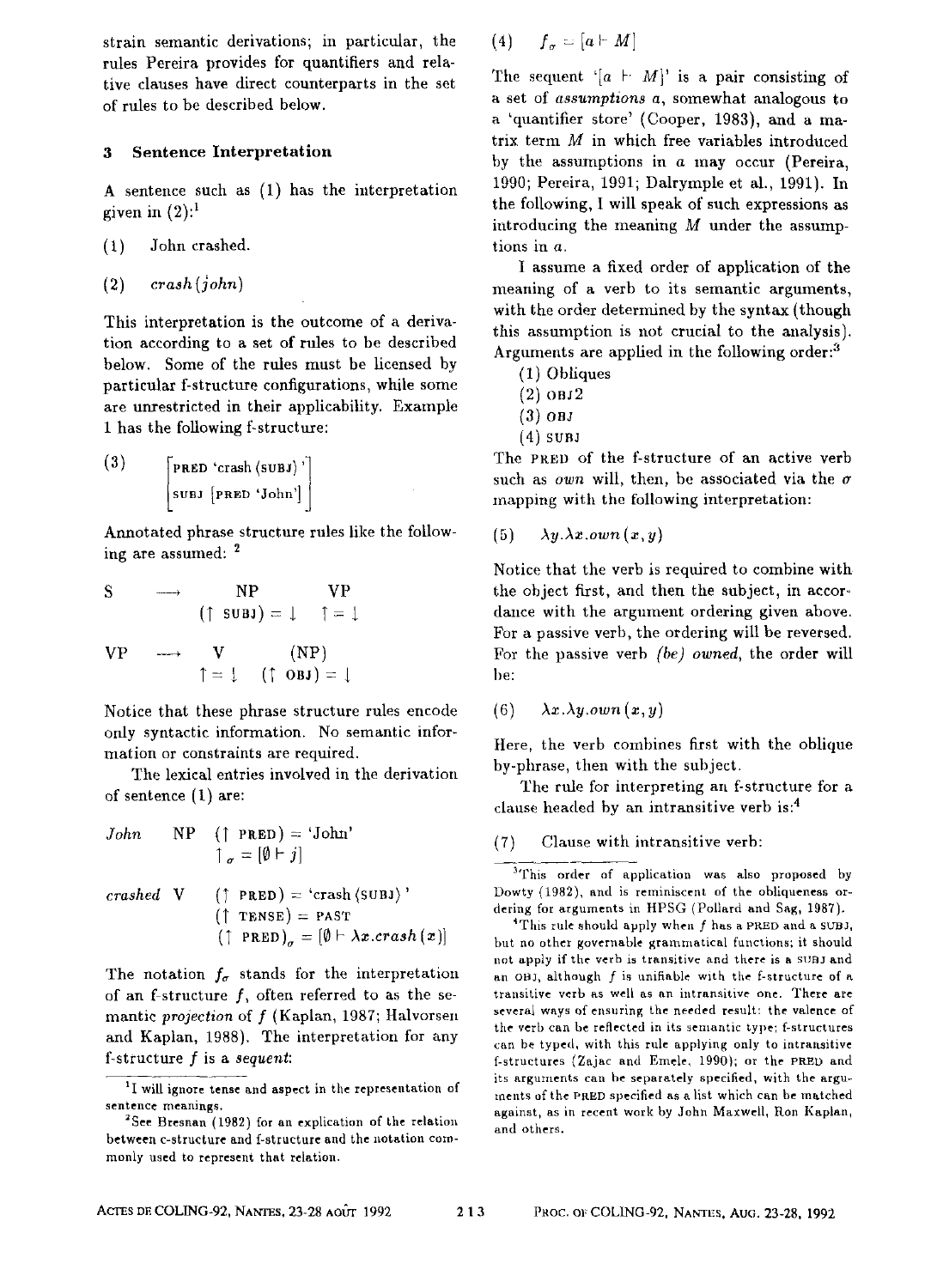$$
f: \begin{bmatrix} \text{PRED} & P \\ \text{SUBJ} & S \\ P_{\sigma} = [a_P \vdash m_P] \\ S_{\sigma} = [a_S \vdash m_S] \end{bmatrix} \Rightarrow
$$
\n
$$
f_{\sigma} = [a_P \cup a_S \vdash m_P(m_S)]
$$

The derivation of the meaning  $f_{\sigma}$  of an fstructure  $f$  with a PRED and SUBJ proceeds by applying the meaning of the PRED to the meaning of the suBJ. The associated assumption set is the union of the assmnptions from the PRED and the SUBJ. The f-structure for sentence 1 licenses the following derivation and provides the expected meaning (under a null assumption set):

(8) 
$$
f_1
$$
: 
$$
\begin{bmatrix} \texttt{pRED} & f_2 \texttt{:}^{\texttt{crash}} \langle \texttt{SUBJ} \rangle \\ \texttt{SUBJ} & f_3 \texttt{:} \langle \texttt{PRED 'John'} \rangle \end{bmatrix}
$$

Lexically specified meanings:

 $(f_2)_{\sigma} = [\emptyset \vdash \lambda x.crash(x)]$  $(f_3)_{\sigma} = [0 \vdash j]$ By rule 7:  $(f_1)_{\sigma} = [\emptyset \cup \emptyset \vdash \lambda x.crash(x)(j)]$  $= [\emptyset \vdash crash(j)]$ 

### 4 Quantification

Sentence 9 contains a quantified noun phrase and has the meaning represented in (10):

- (9) Every car crashed.
- (10)  $every (\lambda y. car(y), \lambda x. crash(x))$

This sentence has the f-structure shown in (11), constructed on the basis of the lexical entries below:

(11)  
\n
$$
\begin{bmatrix}\n\text{PRED 'crash (SUBJ)'} \\
\text{TENSE PAST} \\
\text{SUBJ }\n\end{bmatrix}\n\begin{bmatrix}\n\text{SPEC }\n\begin{bmatrix}\n\text{PRED 'every'}\n\end{bmatrix} \\
\text{SUBJ }\n\end{bmatrix}
$$

every 
$$
\begin{array}{ll}\n\text{DET } (\uparrow \text{ PRED}) = \text{ 'every'} \\
\uparrow_{\sigma} = [\emptyset \vdash \text{ every}]\n\end{array}
$$

$$
car \t N \t († PRED) = 'car'(† PRED)g = [\emptyset \vdash \lambda y.car(y)]
$$

The type of the quantifier *every* is the familiar generalized quantifier type  $(e \rightarrow t) \rightarrow (e \rightarrow t) \rightarrow t$ : quantifiers are functions from properties to properties, yielding a truth value. The following schematic rule is necessary to interpret quantified noun phrases:

(12) Quantified noun phrase, preliminary version (handles unmodified nominals only):  $f_{\text{max}}$   $\sigma$   $\rightarrow$ 

$$
f: \begin{bmatrix} \text{SPEC} & S \\ \text{PRED} & P \\ S_{\sigma} = [a_S + m_S] \\ P_{\sigma} = [a_P + m_P] \end{bmatrix} \Rightarrow
$$
\n
$$
f_{\sigma} = [a_S \cup a_P, \text{quant}(m_S, x, m_P) \vdash x]
$$

The notation ' $a, A$ ' represents the set  $a$  plus the singleton A. By this rule, a *quant* assumption is added to the assumption set for the noun phrase. The *quant* assumption acts like an element in a Cooper store, keeping together the information associated with the quantified noun phrase,  $m<sub>s</sub>$ in the *quant* assumption is the meaning of the specifier (here, *every); z* is the variable introduced by the quantifier as the meaning of the quantified noun phrase; and  $m<sub>P</sub>$  is the meaning of the PRED, which will form the first argument of the generalized quantifier *every* when quantifier discharge takes place. The derivation of the meaning of sentence 9 according to the rnles given thus far proceeds as follows:

(13)  

$$
f_1: \begin{bmatrix} \texttt{PRED} & f_2 : \texttt{crash} \langle \texttt{SUBJ} \rangle \\ \texttt{TENSE PAST} \\ \texttt{SUBJ} & f_3 : \begin{bmatrix} \texttt{SPEC} & f_4 : \begin{bmatrix} \texttt{PRED} & \texttt{every} \end{bmatrix} \\ \texttt{PRED} & f_5 : \texttt{car} \end{bmatrix} \end{bmatrix}
$$

*Lexically* specified meanings:

 $(f_2)_{\alpha} = [\emptyset \vdash \lambda x. crash(x)]$  $(f_4)_{\sigma} = [\emptyset \vdash every]$  $(f_5)_{\alpha} = [\emptyset \vdash \lambda y. car(y)]$ By rule 12, 'Quantified noun phrase':  $(f_3)_\sigma = [\{quant(every, x, \lambda y, car(y))\} \vdash x]$ By rule 7, 'Clause with intransitive verb':  $(f_1)_a =$  $\left[\left\{quant\left(\text{every},x,\lambda y, \text{car}(y)\right)\right\} \vdash \text{crash}(x)\right]$ 

According to these rules, the meaning for fstructure  $f_1$  is a meaning under an assumption about the variable x. The meaning of  $f_1$  without assumptions is obtained by discharging the (sole) quantifier assumption in the assumption set. The quantifier discharge rule relates a sequent and a syntactic licensing environment to a new sequent: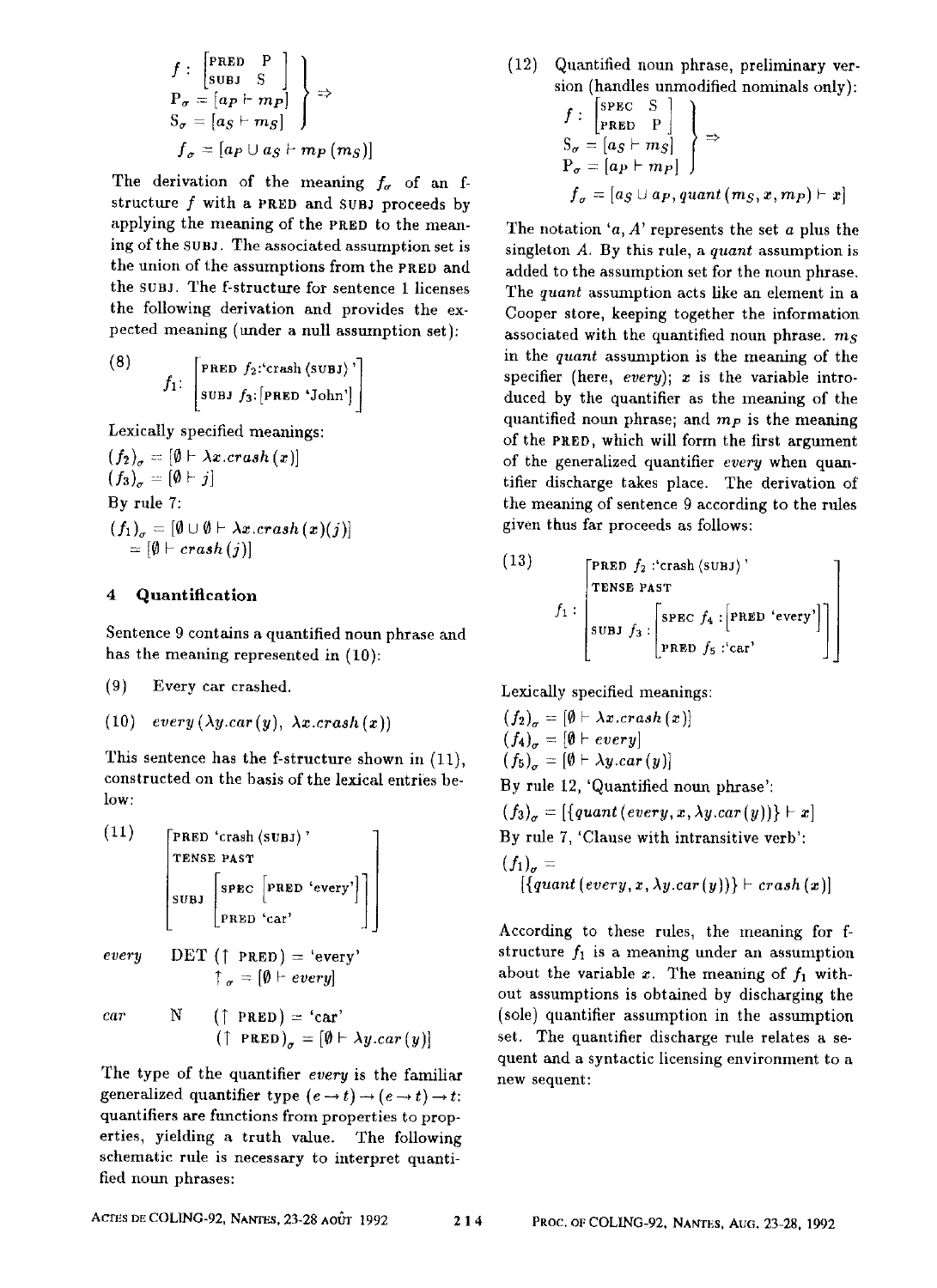(14) Quantifier discharge:

 $disch(f, [a, quant(m<sub>S</sub>, x, m<sub>P</sub>) \vdash SCOPE:t]) =$  $[a \vdash m_S(m_P, \lambda x. SCOPE)]$ 

#### *Conditions on f: none*

By this discharge rule, the *quant* assumption is removed from the assumption set, the variable  $x$  introduced by the quantifier assumption is abstracted out of the scope *SCOPE* (required to be of type  $t$ ), and the quantifier is applied to its scope. The syntactic licensing environment is the f-structure  $f$ . In this rule,  $f$  is unconstrained; there are no conditions on f. This means that the quantifier discharge rule has an unrestricted syntactic licensing condition. A quantifier may scope over any syntactic constituent, as long as it is of the correct semantic type.<sup>5</sup>

To interpret sentence 9, *diseh* can now be applied to the sequent  $(f_1)_{\sigma}$  associated with the f-structure  $f_1$ :

 $disch(f_1, \{quant(every, x, \lambda y, car(y))\} \vdash crash(x)]$  $= [\emptyset \vdash every (\lambda y. car(y), \lambda x. crash(x))]$ 

The result is the meaning of  $f_1$  with all assumptions discharged. I will assume that what is generally referred to as the 'meaning' of an utterance is the meaning obtained when all assumptions have been discharged.

In general, assumptions may be discharged after any application of a functor to an argument, as long as the syntactic enviromnent for assumption discharge has been met. Thus, a predicate *apply* can be defined:

(15) apply 
$$
(f, [a_F \vdash Fun], [a_A \vdash Arg]) \stackrel{def}{=} \\ \text{discharge}(f, [a_F \cup a_A \vdash Fun \,(Arg)])
$$

*apply* operates on sequents in a syntactic licensing environment *f. discharge(f, S)* is the result of applying any number of discharge *(disch)*  rules licensed by the syntactic configuration  $f$  to S. (Note that *apply* is not a function, since the result of *apply* depends on the number and the choice of assumptions to be discharged.) By this function application rule for sequents, then, the meaning of the fimctor is applied to the meaning of the argument; the union of the functor assumptions and the argument assumptions is taken; and some number of discharge rules may be applied. This definition of *apply* will be used

in the following to apply predicates to their arguments and to permit subsequent assumption discharge.

Given this new definition of *apply,* interpretation rule 7 for clauses headed by intransitive verbs can be restated:

## (16) Clause with intransitive verb:

$$
f: \begin{bmatrix} \texttt{FRED} & P \\ \texttt{SUBJ} & S \end{bmatrix} \Rightarrow f_{\sigma} = apply(f, P_{\sigma}, S_{\sigma})
$$

The interpretation for an f-structure  $f$ , representing an umnodified clause with an intransitive verb, is obtained by applying the PRED P to the SUBJ S in the syntactic licensing environment  $f$ . In general,  $f_{\alpha}$  will constitute an assignment of f to a sequent that satisfies the constraints given by the lexical entries and the rules of interpretation.

It should be noted that rule 16 is incomplete in providing interpretations only for sentences not involving adverbial modification; an analysis of adverbials, though straightforward in this framework, will not be provided here.

## 5 Nominal modification

Rule 12 for the interpretation of quantified noun phrases is incomplete, since it applies only to unmodified nominals. Consider sentence (17), its fstructure, displayed in Figure 1, and its meaning, (18):

- (17) Every car that John owned crashed.
- (18)  $=very (\lambda x. car(x) \wedge own (j, x), \lambda y. crash (y))$

These lexical entries are necessary:

that 
$$
\text{CMP}(\uparrow \text{PRED}) = \text{PRO}
$$

$$
(\uparrow \text{TYPE}) = \text{REL}
$$

$$
\uparrow_{\sigma} = [rel(x) \vdash x : e]
$$

$$
\text{owned} \quad \text{V} \quad (\uparrow \text{PRED}) = \text{PAST}
$$

$$
(\uparrow \text{PRED}) = \text{PAST}
$$

$$
(\uparrow \text{PRED})_{\sigma} = [\emptyset \vdash \lambda y . \lambda x . \text{own}(x, y)]
$$

Syntactically, a relative clause contains a fronted constituent (a TOPIC; see Bresnan and Mchombo (1987)) which is related to a gapped position in the sentence. This fronted constituent contains a relative pronoun or *that*. The relative pronoun may be deeply embedded in the fronted

<sup>~</sup>Here [ will not discuss conditions on preferred scopes for quantifiers (such as the tendency for the quantifier *each* to outscope other quantifiers, or for quantifiers to scope inside the clause in which they appear).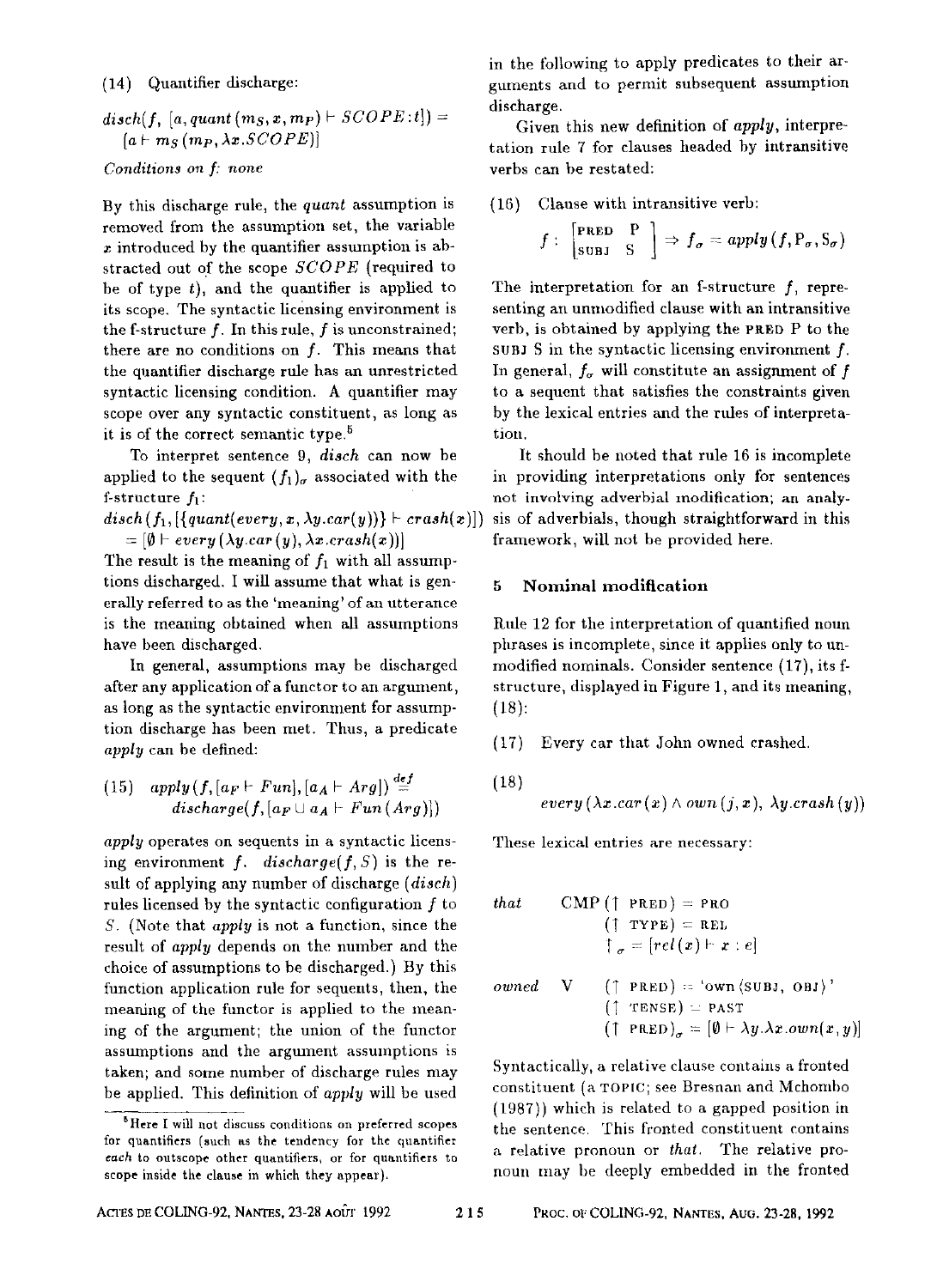constituent, as in the ease of pied piping. Semantically, the interpretation of a relative clause is the property obtained when the position filled by the relative pronoun is abstracted out. For example, here are some relative clauses with a rough representation of their meanings:

- (19) a. (the man) that I saw:  $\lambda x \cdot saw(I, x)$ 
	- b. (the man) whose brother's ear I drove:  $\lambda x.drove(I, x's brother's car)$

I assume that relative pronouns such as *that*  or *whose* introduce a variable under a rel assumption which is abstracted out in the course of the derivation. The interpretation of a relative clause is obtained by a rule allowing the discharge of the *rel* assumption associated with the relative pronoun (and possibly other assumptions as well):

(20) Relative clause interpretation:

$$
f: \begin{bmatrix} \text{TOPIC} & \text{TOP} \\ \text{REL} & \text{R} \end{bmatrix} \Rightarrow f_{\sigma} = discharge(f, R_{\sigma})
$$

The *tel* discharge rule applies only under syntactically licensed conditions:

(21) Relative clause assumption discharge:

$$
disch(f, [a_{REL}, rel(x) \vdash REL:t]) =
$$
  
\n
$$
[a_{REL} \vdash \lambda x. REL]
$$
  
\nConditions:  
\n
$$
f : \begin{bmatrix} \text{roprc TOP} \\ \text{REL R} \end{bmatrix}
$$
  
\n
$$
(f \text{TOPC GF*)} = relp : \begin{bmatrix} \text{PRED PRO} \\ \text{TPPE REL} \end{bmatrix}
$$
  
\n
$$
relp_{\sigma} = [rel(x) \vdash x : e]
$$

The relative pronoun must appear in the fronted TOPIC constituent. This is indicated in the second condition by the regular expression TOPIC OF\*; this expression involves *functional uncertainty* (Kaplan and Maxwell, 1988) and requires that the relative pronoun *relp* must appear at the end of a path that is a member of the language described by the regular expression. Here, the path expression does not constrain where the relative pronoun may be found within the fronted constituent  $(GF^*)$  is a sequence of zero or more grammatical functions); a more complete syntactic analysis of relative clauses would constrain the path appropriately. The result of the application of rule 21 is that the variable introduced by the relative pronoun is abstracted out.

The value of the MODS attribute is a set of fstructures, interpreted according to the following r ule:

(22) The semantic value of a set of f-structures is the set of corresponding sequents. If  $F$ is a set of f-structures:

$$
F_{\sigma} = \{f_{\sigma} \mid f \in F\}
$$

The rule for the interpretation of quantified noun phrases with nominal modification is given in Figure 2. According to this rule, the derivation of the meaning of a quantified noun phrase proceeds by introducing a variable  $(x \text{ in Figure 2})$  under *a quant* assumption, consisting of the meaning of the specifier of the noun phrase, the variable, and the quantifier restriction REST.

Recall the definition of *apply* given in 15:

(23)  $apply(f, [a_F \vdash Fun], [a_A \vdash Arg]) \stackrel{def}{=}$  $discharge(f,[a_F \cup a_A \vdash Fun(Ara)])$ 

This definition will now be extended so *apply can*  take a set of sequents as its argument. The result is a set of sequents:

 $(24)$  *apply*  $(f, Set, Arg) \cong f$  $\{s \mid Fun \in Set \land s =$ *apply (f, Fun,* Arg)}

The function *conj* is defined as the conjunction of a set of sequents; the matrices of the sequents are conjoined and the union of the assumptions is taken:

$$
(25) \quad conj(S) \stackrel{def}{=} [\bigcup_{[a \vdash M] \in S} a \vdash \bigwedge_{[a \vdash M] \in S} M]
$$

nEST, then, is the conjunction of the result of applying the PRED meaning and the meaning of each of the modifiers in MODS to the variable  $x$ .

Finally, a rule for the interpretation of a clause containing a transitive verb is also needed:

(26) Clause with transitive verb:

$$
f: \begin{bmatrix} \text{PRED} & P \\ \text{SUBJ} & S \\ \text{OBJ} & O \end{bmatrix} \Rightarrow
$$
\n
$$
f_{\sigma} = apply(f, apply(f, P_{\sigma}, O_{\sigma}), S_{\sigma})
$$

The interpretation of sentence 17 can now be derived; the derivation is sketched in Figure 3.

ACTES DE COLING-92, NANTES, 23-28 AOÛT 1992 216 PROC. OF COLING-92, NANTES, AUG. 23-28, 1992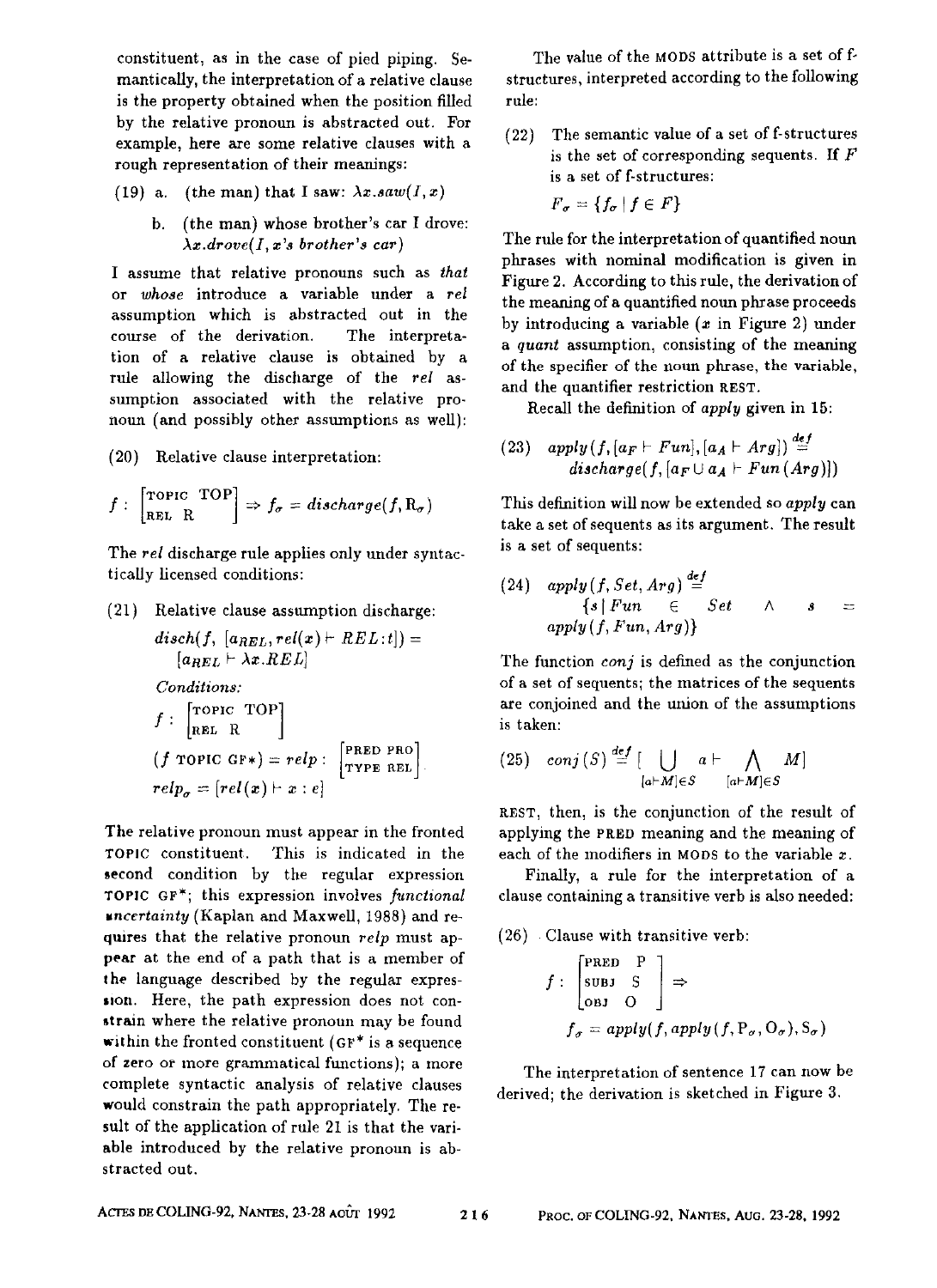**/1 :**  -PRED :'crash (sun,l)' TENSE PAST SUBJ f2: "SPEC [PRED'every'] PRED 'car' [ [TOPIC [ PRE: PRLO ] **! / I I MODS f3:]/4: / /,E,,sE ,'AST I I ( [ L t°'J ]JJ**  *,1 /* 

Figure 1: F-structure for *Every car that John owned crashed.* 

$$
f: \begin{bmatrix} \text{spec} & S \\ \text{prBD} & P \\ \text{MODS} & M \end{bmatrix}
$$
\n
$$
S_{\sigma} = [a_S + m_S]
$$
\n
$$
[a_{REST} + m_{REST}] = conj(\text{apply}(f, M_{\sigma} \cup \{P_{\sigma}\}, [\emptyset \vdash x]))
$$
\n
$$
f_{\sigma} = [a_S \cup a_{REST}, \text{quant}(m_S, y, \lambda x. m_{REST}) \vdash y]
$$



By rule 26 for clauses with transitive verbs and the lexical entries given:

 $f_{5a} = [{rel(x)} \vdash own(j,x)]$ 

By rule 20 for relative clauses, allowing the application of rule 21 for the discharge of relative pronoun assumptions:

 $f_{4\sigma} = [\emptyset \vdash \lambda x.own(j, x)]$ By rule 22 for interpreting sets of f-structures:  $f_{3\sigma} = \{[\emptyset \vdash \lambda x.own(j,x)]\}$ By the rule for quantified noun phrases given in Figure 2 and the lexical entries tbr *every* and *car:*   $f_{2\sigma} = [{quant(every, y, \lambda x. car(x) \wedge own(j, x))} + y]$ By rule 16 for clauses with intransitive verbs:  $f_{1\sigma} = [{quant(every, y, \lambda x, car(x) \wedge own(j, x)} \vdash crash(y)]$ By quantifier discharge rule 14:  $f_{1\sigma} = [\emptyset + every (\lambda x. car(x) \wedge own(j, x), \lambda y. crash(y))]$ 

Figure 3: Derivation of the interpretation of *Every car that John owned crashed.*